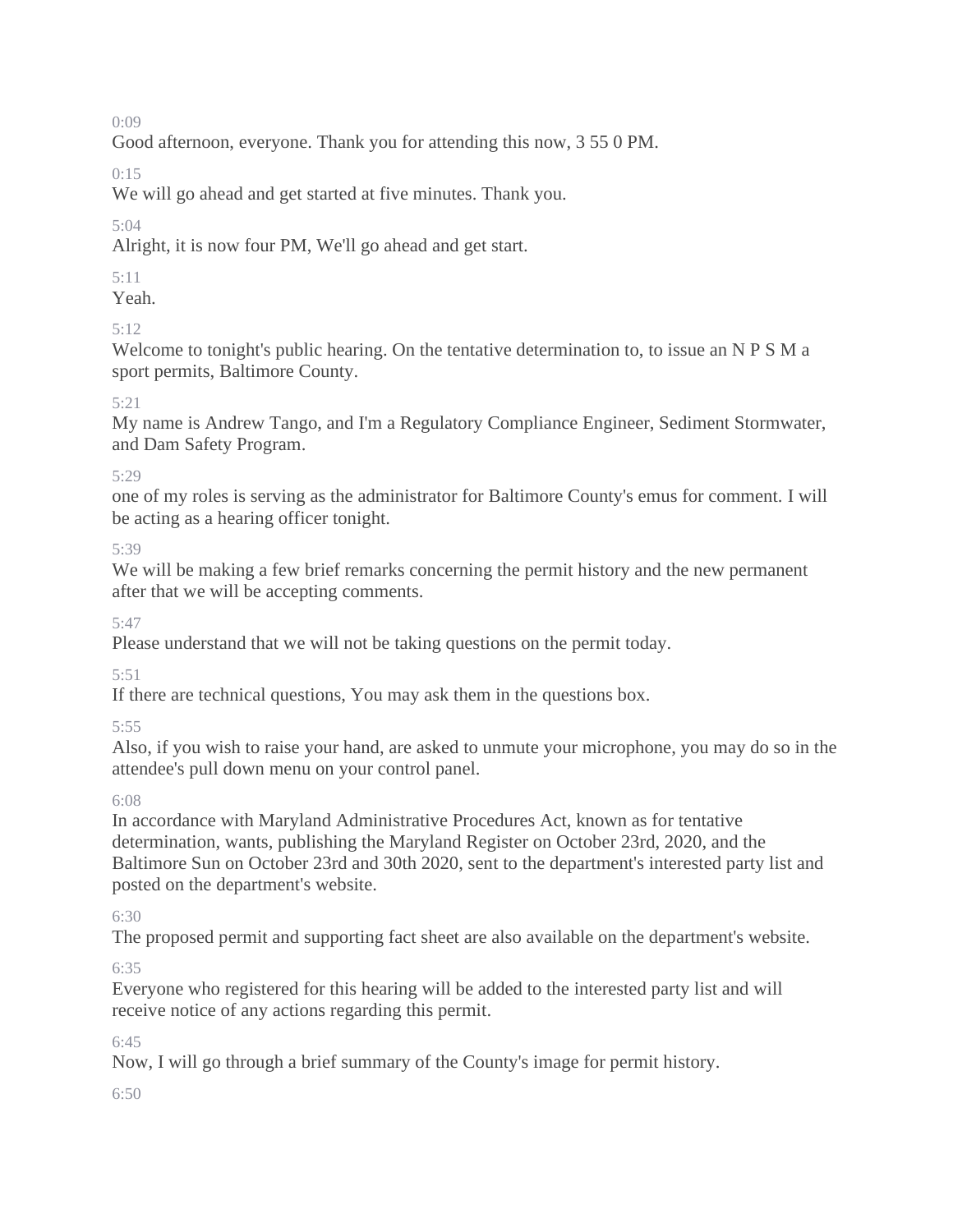Maryland has been delegated authority by the United States Environmental Protection Agency, EPA to administer the MPS program in the state.

## 6:59

File Stormwater Regulations were adopted by EPA in November 990, according to Section 402, P of the Clean Water Act.

### $7.09$

These regulations require in part that owners or operators of storm drainage systems serving populations of greater than 100,000 people, including Baltimore County, apply for a Phase one and P, S municipal stormwater permit.

#### 7:26

Baltimore County was considered a Phase one municipality due to its population, which is over 690,000 based on 990 Census data. The initial emma's for permit was issued in November 1994.

### 7:40

This permanent laid the foundation for a comprehensive approach to controlling runoff by establishing the necessary legal authority.

### 7:47

A solid train system infrastructure, identifying sources of pollution, monitoring storm events to characterize urban runoff, Enhancing existing erosion and sediment control and stormwater management programs, and establishing new programs for providing education and eliminating and legal storm drain system discharges.

#### 8:11

This permit was re-issued on March 32,000, June 15th, 2005 and most recently, on December 23rd, 2013.

#### 8:21

To improve local water quality and the Chesapeake Bay Baltimore County's.

#### $8.25$

Most recent emma's sport permit, included a requirement for the restoration of 20% of the impervious surface area within the county. That was not already managed for stone, wanted to the maximum extent practicable. To meet this requirement, Baltimore County restore its 6064 acres of impervious area.

#### 8:45

Now I will cover a brief synopsis of the new items for Permit.

## 8:49

This permit requires Baltimore County to continue restoring impervious acres for the reduction of nutrients and sediments and implementing pollution reduction plans targeting specific pollutants that impair local water such as PCBs, trash or bacteria.

#### 9:06

This term, it builds on new scientific knowledge, as well as lessons learned under the previous permits.

## $9.13$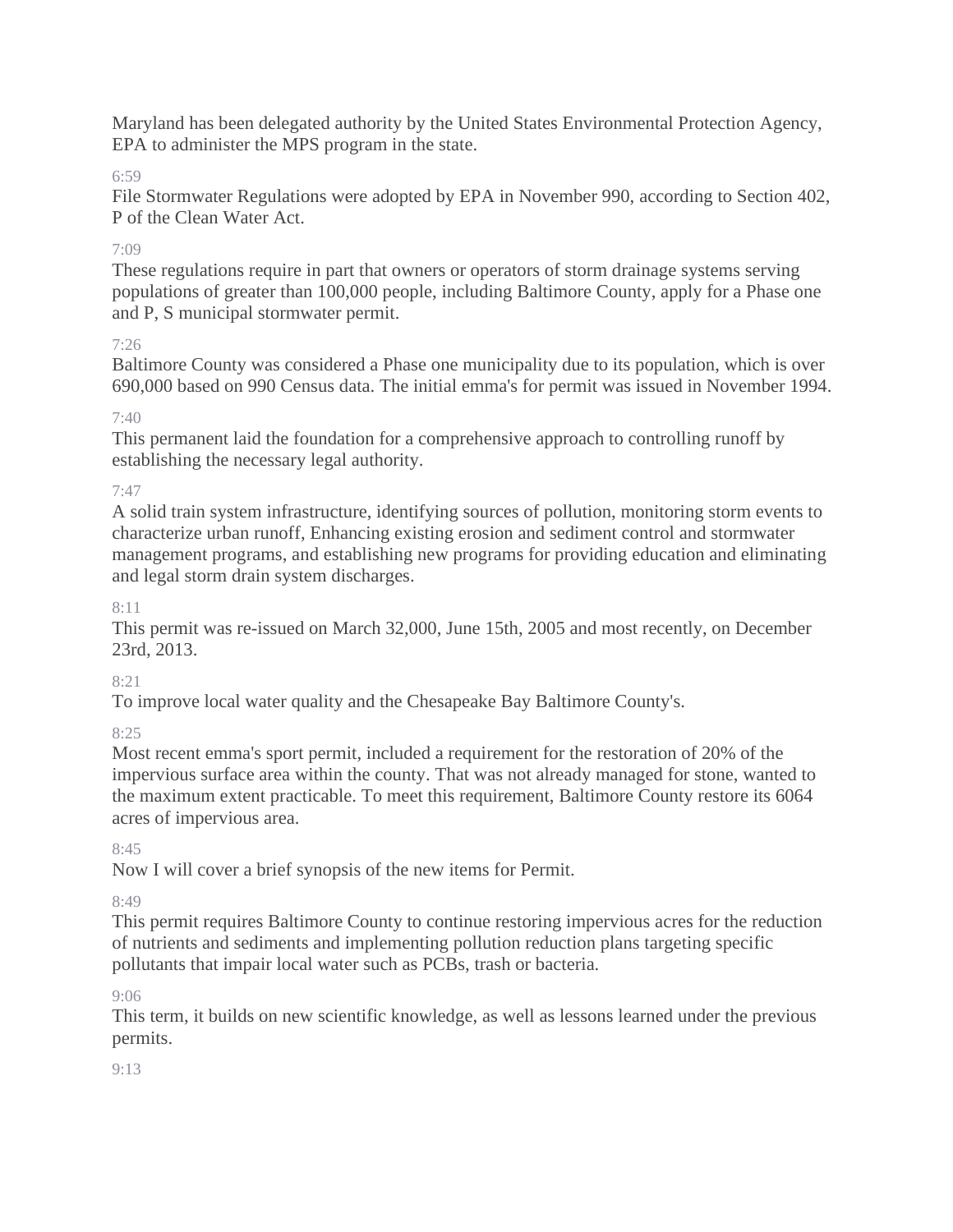With these advancements, Baltimore County will continue to be a leader in reducing stormwater kuhns locally and nationally.

9:23

The new permit incorporates the implementation of stormwater best management practices.

 $Q.2Q$ 

Brian, Travis Acre Restoration using Account is total maximum daily load restoration plans and being a pre implementation strategy.

# 9:38

Establishes annual impervious acre restoration benchmarks throughout the five year permit term.

9:44

Provides incentives to implement greenwash stormwater infrastructure to increase the use of natural designs and ... that provide a climate resiliency co benefit.

# 9:57

Strengthens the illicit discharge Detection and Elimination Program, including a requirement to prioritize outfall screenings in areas with the highest pollution potential.

# 10:08

Improves winter management of deicing and anti icing materials to further reduce chlorides a pollutant of emerging concern. Encompasses the new 2020 accounting guidance that includes: O'Shea six, Chesapeake Bay watershed model, and new and updated ....

10:30

We will now recognize speakers in the following order.

# 10:33

First, any luck, elected and government officials, Then anyone who has raised their hands, please do so if you wish to comment.

# $10.42$

We will let each speaker know that they are unmuted.

10:45

You must also unmute yourself to speak.

 $10.48$ 

Please state your name and affiliation before you present your testimony.

10:53

Speakers will be given three minutes to present comments.

# $10.56$

If there's extra time, you may comment more than once, and once again, we will not be taking questions on the permit today.

# 11:04

So now I would like to ask whether there are any local elected or government officials presidents that would like to comment to the record.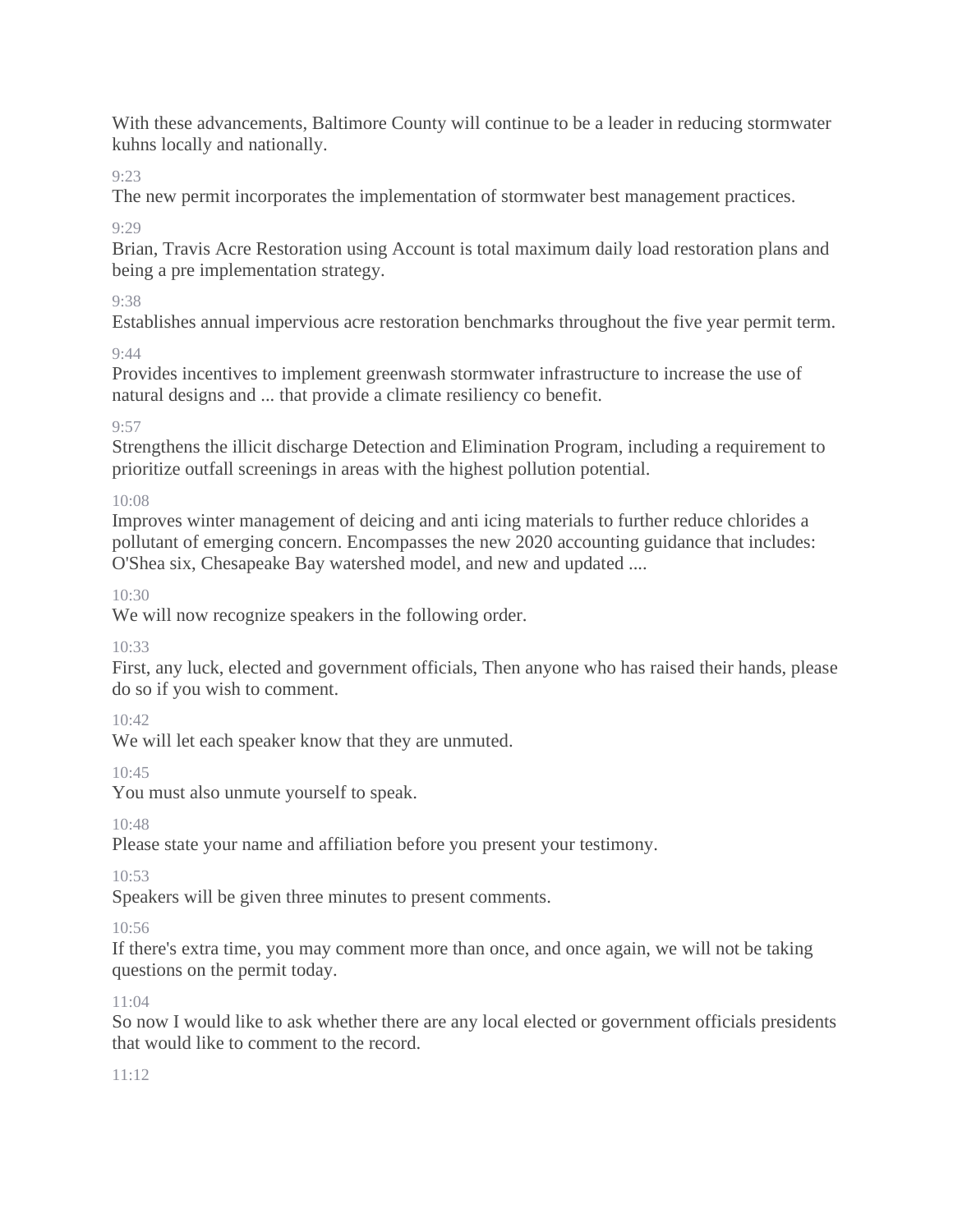If you're not a local, watch it or government official, please refrain from raising your hand until all officials have had a chance to speak.

# 11:23

Andrew: mister Robert Hirsch's raised his hand.

# $11.26$

Mister Hersh, I've unmuted you. Please unmute yourself.

# 11:31

Good evening. Please state your name and your affiliation and then you may begin.

# 11:36

Hello my name is Robert Kirsch, I'm the Manager for the Watershed Management Monitoring section and the Baltimore County Department of Environmental Protection and Sustainability.

## $11.45$

Good evening, and thanks to everyone for participating in this hearing.

## 11:49

During the past seven years, to comply with the current MS for permanent, Baltimore County has prepared 29 ... implementation plans, screened more than 200 out, falls for Alissa Discharges.

## 12:00

Investigated over 1400 pollution complaints, sampling for invertebrates or fish at more than 800 locations.

## $12.07$

Monitored chemical or bacterial concentrations and streams, their monthly samples at 82 different sites, and increased our investment in public education and outreach. County residents reduce litter and other pollutants.

# $12:19$

Additionally, Baltimore County completed the challenging impervious surface restoration requirement for investments in capital and operational ....

## 12:27

Baltimore County began building its extensive portfolio of Stormwater ... in the late 19 seventies and began installing restoration MP's when the Waterway Improvement Program was created and funded in the early 19 nineties.

## 12:40

Watershed associations supported in part by grants from Baltimore County, completed restoration projects and increasing scale and complexity on private lands from simple downspout disconnections to engineered bio retention facilities.

# 12:53

Religious institutions, businesses, and county residents have all contributed to the effort through tree plantings, rain gardens, rain barrels, and litter cleanups.

## 13:01

Developers and landowners have invested in extensive redevelopment projects due to the regulatory programs implemented by Baltimore County have installed modern stormwater BMP,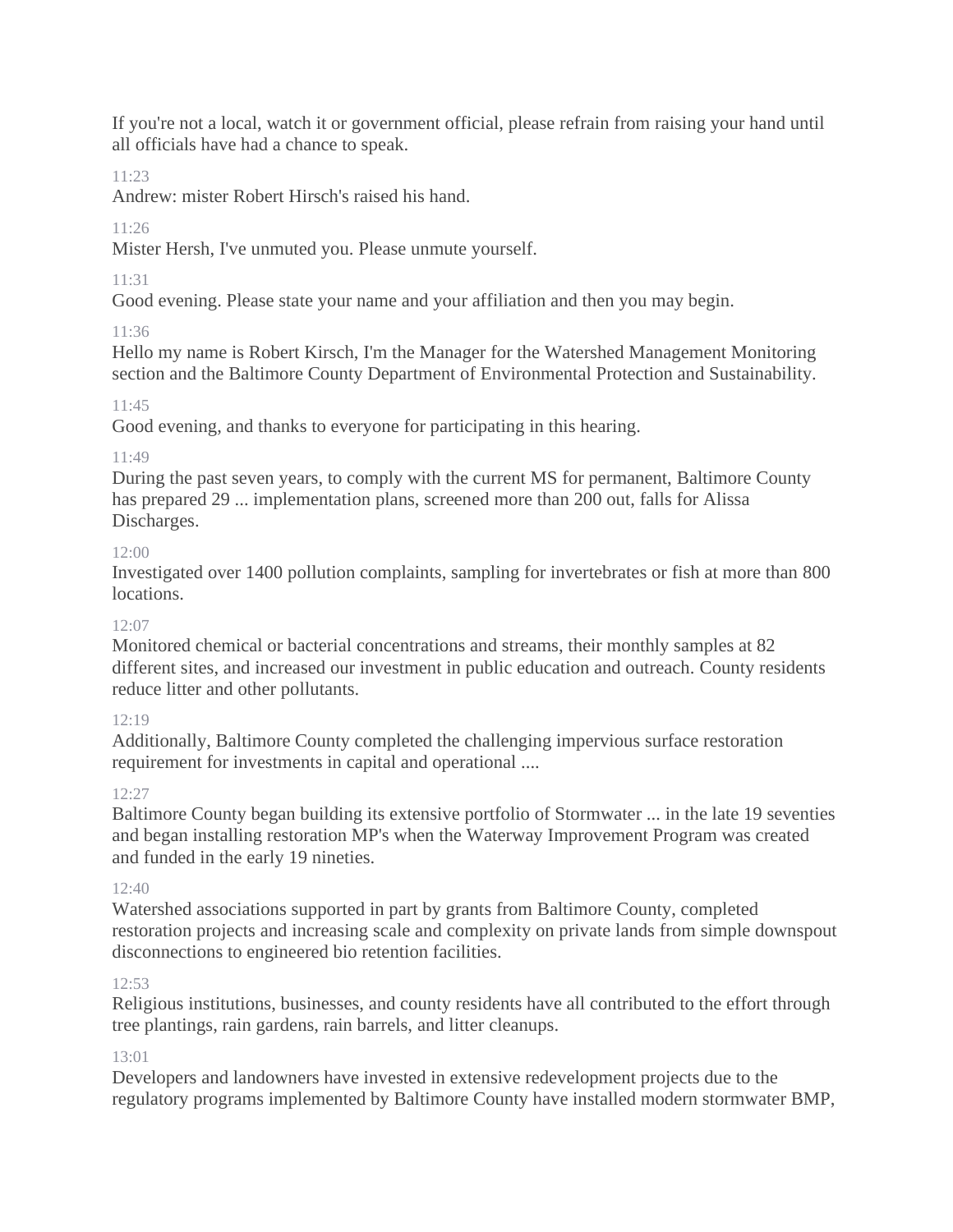is improving the quality and quantity of stormwater runoff from previously unmanaged impervious surfaces.

## 13:20

By the end of the Fire, Kermit term, in 20 11, Baltimore County's public and private restoration efforts.

## 13:25

I planted 142 acres of trees created 4.5 miles of living shorelines, restored 18 miles of streams, install 93 D nitric flying septic systems, and constructed more than 2600 stormwater management facilities treat stormwater runoff from more than 30,000 acres of land.

## 13:44

In the next nine years, between 2011 and today, we added two more miles of living shorelines, doubled our stream restorations to 36 miles increased our tree plantings and demystifying septic systems fivefold to 755 acres of trees and 457 systems.

## $14.01$

We replaced another 600 cores that takes us very sewer service and installed another 1536 stormwater facilities, bringing the total land area treated by a stormwater facility, beyond 37th day, 37,000 acres.

## 14:17

To achieve this high rate of restoration, Baltimore County's capital budget has supplied an average of \$25 million per year to support the planning, design, installation, and maintenance of these thousands of individual ....

## $14.29$

We're proud of our investments and what we've accomplished.

## 14:32

However, much work remains to be done.

# $14.35$

My restoration as needed to eliminate the water quality impairments that remain in the county streams reservoirs entitle waivers.

## 14:41

The county must also continue to protect its higher quality waterways, which are visited by anglers, voters and nature lovers of all kinds in which provide drinking water to most of the Baltimore region.

## $14.50$

Because of the support of our tax rate payers, the County Council and County Executive, I've been able to maintain funding with counties, water quality restoration, and protection efforts.

# 15:01

This new MS Word permanent helps ensure the county's aggressive restoration and protection efforts will continue and requires the county to make additional investments and water quality and further expand its portfolio of thousands of BMP.

## $15.14$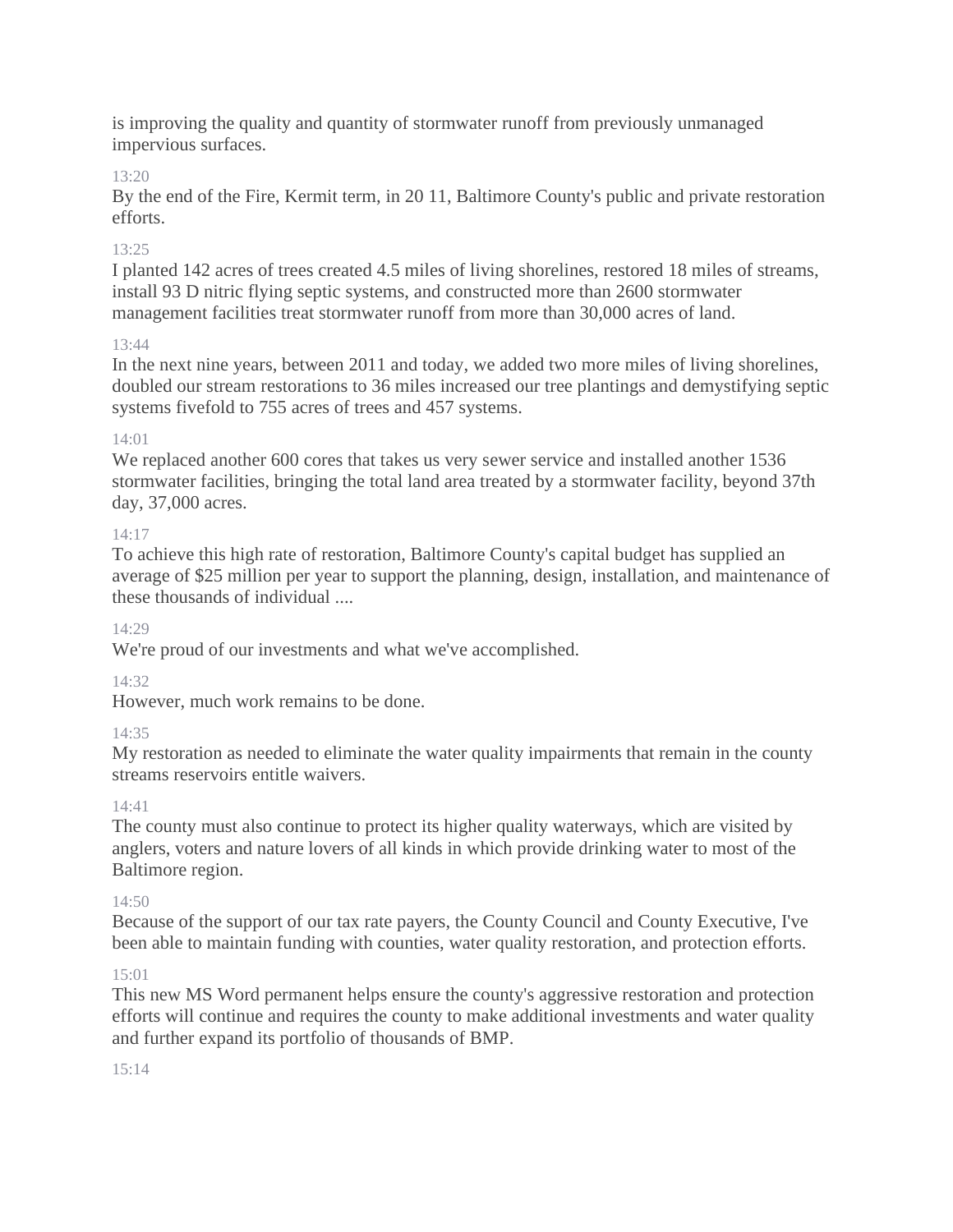The permanent requirements appear to align with the maximum effort Baltimore County can achieve in the current fiscal situation.

 $15.21$ 

My colleagues in county government, and the residents, businesses, and institutions we partner with, stand ready to continue our efforts and meet the challenges of this new requirement.

15:30

We welcome your ideas, suggestions, and partnerships.

15:36

Thank you, mister Hersh.

15:39

Are there any other local, elected or government officials President that would like to speak today?

15:55

Rockfish has raised his hand again. Mister Hersh, I'm unmuted as well.

16:01

I'm unmuting you, please unmute yourself.

16:06

So I will come back to you after the other government officials have gotten the chance to speak. My apologies.

16:19

There are no other elected officials who have their hands raised at this time.

16:26

Ms. Ms. Hall.

16:31

Ms. Jen Ayesha has raised her hand.

16:34

Ms. ISO, I'm unmuting you please unmute yourself.

16:39

Hi. Good evening. Thank you for the opportunity to speak this evening. My name is Jennifer ..., I'm the Executive Director at Bluewater Baltimore.

 $16:50$ 

We're a local non-profit watershed organization that works in both Baltimore City and Baltimore County to protect and restore the waterways that flow into the Patapsco and back rivers.

 $17:01$ 

We have been advocating for strong, clean water laws, and permits on behalf of our region's residents for more than 10 years.

17:09

And stormwater control has always been at the top of the list of sources of pollution and increasingly flooding around our plague R R plaguing our local waterways, excuse me.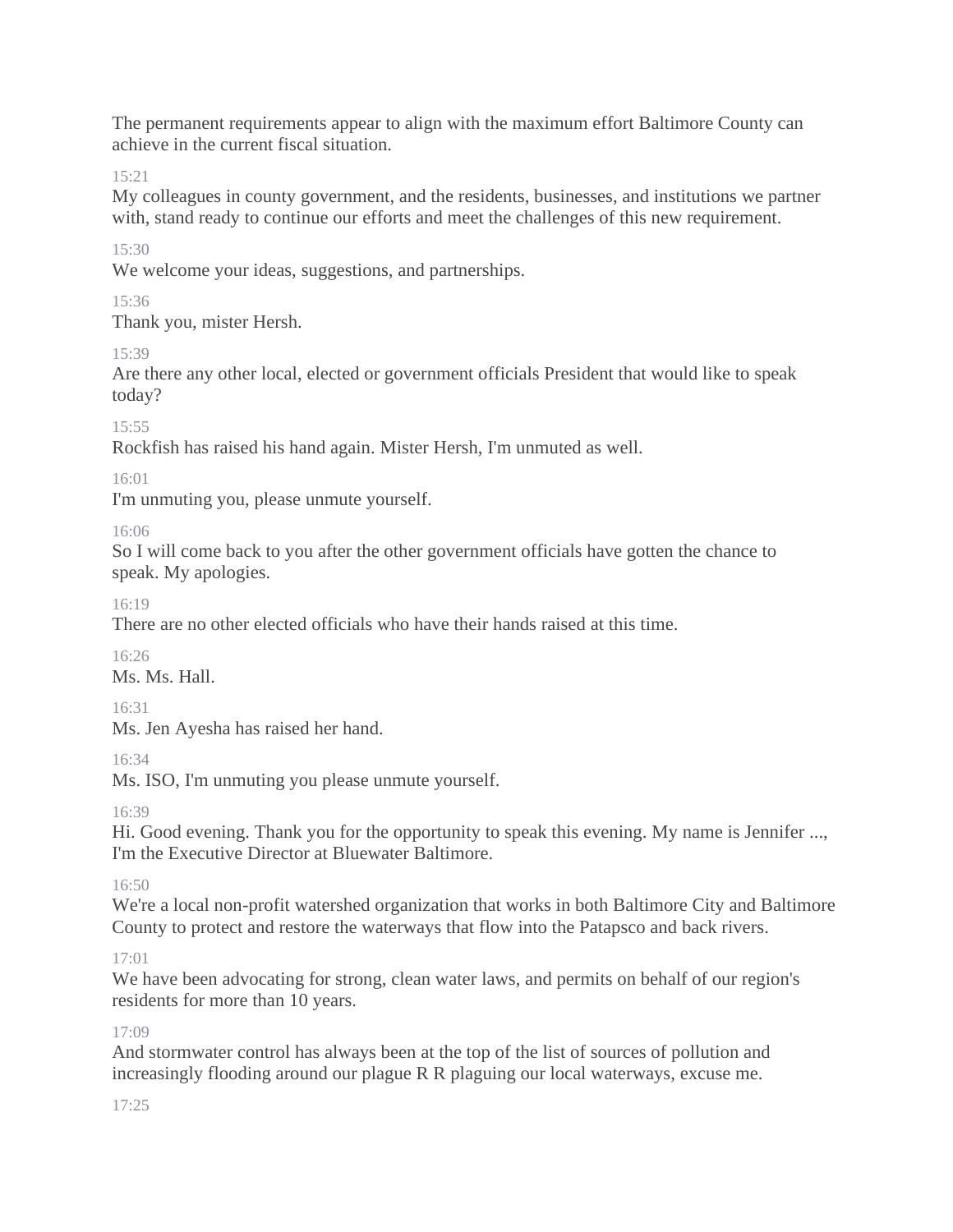I'm here today to express a couple of concerns about the proposed SBIR permit.

# 17:32

The first one is around the the the resulting water quality expected from the suite of implementation projects.

# $17.43$

Blue Water Baltimore has been conducting water quality data monitoring in the Gwen's balls and the Jones Falls Streams in Baltimore City, and Baltimore County since 20 13.

## 17:54

We have one of the most robust water quality monitoring programs with 49 stations throughout the Jones Falls Gwen's Falls and the Patapsco, Main stem.

## 18:08

In April of this year, for the first time, we were able to not only conduct a statistical analysis or statistical analyzes of our data.

## 18:18

We were also able to find, for the first time some concerning trends in our data, as well as a few good news stories.

## 18:28

We're always asked the question: Is water quality getting better or worse in Baltimore City and Baltimore County?

## 18:35

And our data is showing two important trends.

## 18:38

First, for good news, we're seeing the bacteria levels are largely improving at many of our stream stations within the county.

## 18:47

This is great news and it's an indication to us perhaps that work on our sewage infrastructure is beginning to really show results within water quality itself.

## 18:58

But we are not seeing improvements in many parameters in our stream stations, including nitrogen, phosphorus, water clarity and conductivity.

## 19:07

In many cases, we're actually seeing statistically significant worsening trends in our water quality For these key metrics, What this disparity is suggesting to us, is that perhaps our storm, our approach to stormwater management is not enough.

## 19:25

Um, the second challenge or the second concern that that we'd like to share is about the, the, the number of I guess, impervious acres of restoration or treatment that is proposed within this existing draft MS for. It is our understanding that in order to meet the Chesapeake Bay Bay M.d.l., watershed implementation plans have been, have been developed for every county, every jurisdiction in the state.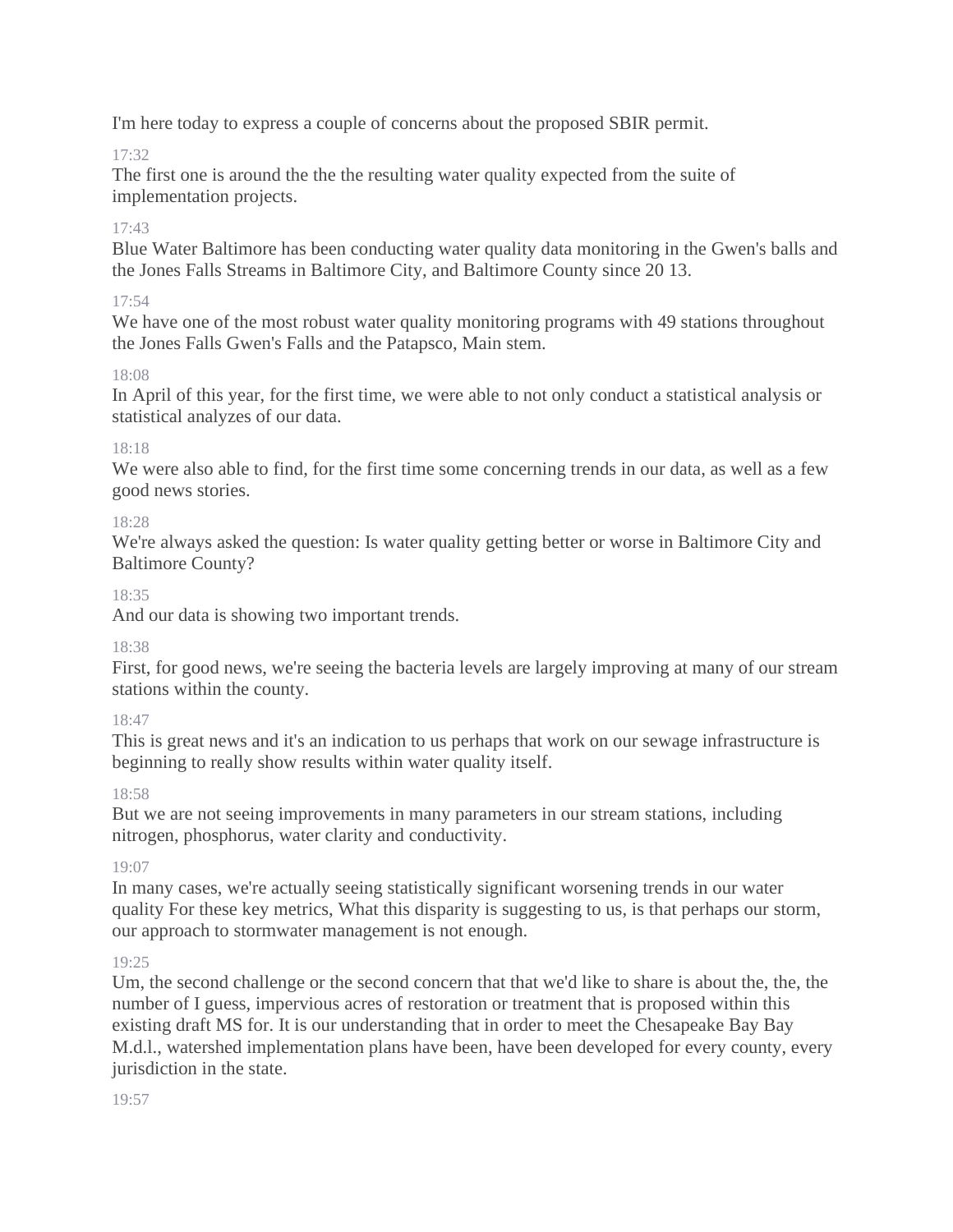And that's that third iteration of our Watershed Implementation Plan, which is to take us to 20 25, suggests that all of our major emus for Phase one jurisdictions should be treating or restoring 2% of their impervious acres annually in order to meet their stormwater pollution reduction targets.

### 20:18

We're very concerned that m.d.e.

### 20:20

appears to be acknowledging and allowing non compliance with this provision of the the width phase three, in that Baltimore County will not be striving to meet its 2% reduction in in stormwater.

### $20.36$

And there is an assumption stated in the fact sheet, along with this permit, that other jurisdictions, other MS or jurisdictions will simply over comply to meet that cumulative goal.

## $20.48$

This concerns us because it represents a real possible scenario for inequity between Baltimore County.

### 20:58

As a jurisdiction and in the Patapsco and Back River, the downstream communities which are largely Baltimore City, Baltimore City is is has a predominant population of black and brown and low wealth communities that are going to either be asked to have to bear the brunt of additional pollution That's not being reduced upstream as well as the additional burden of floodwaters. That may not be being controlled upstream because there's about 342 impervious acres that are not going to be treated passed.

## 21:42

Thank you for your comments. And we will give you the opportunity to raise your hand.

## $21.46$

At the end, we will move on to the next commenter now.

## 21:51

Mister Doug Meyer's has raised his hand, mister Myers, I'm unmuting you, Please unmute yourself.

## 21:59

Good evening. Please state your name and your affiliation and then you may begin.

## $22:03$

Hello my name is Doug Myers on the Maryland Senior Scientist at Chesapeake Bay Foundation. Much light blue water, Baltimore we have been striving for more of the load reduction in nitrogen phosphorous and sediment to come from stormwater, especially in Maryland where we have a significant developmental on the I 95 Corridor. And we have progress runs from the Chesapeake Bay program showing that stormwater isn't increasing load over time. The tentative determination for Baltimore County underscores the department and environments failure to account for nutrients, sediment loads, from the urban sector towards the Phase three watershed implementation plan or weapon of the Chesapeake Bay T M.d.l. Total Maximum Daily Load.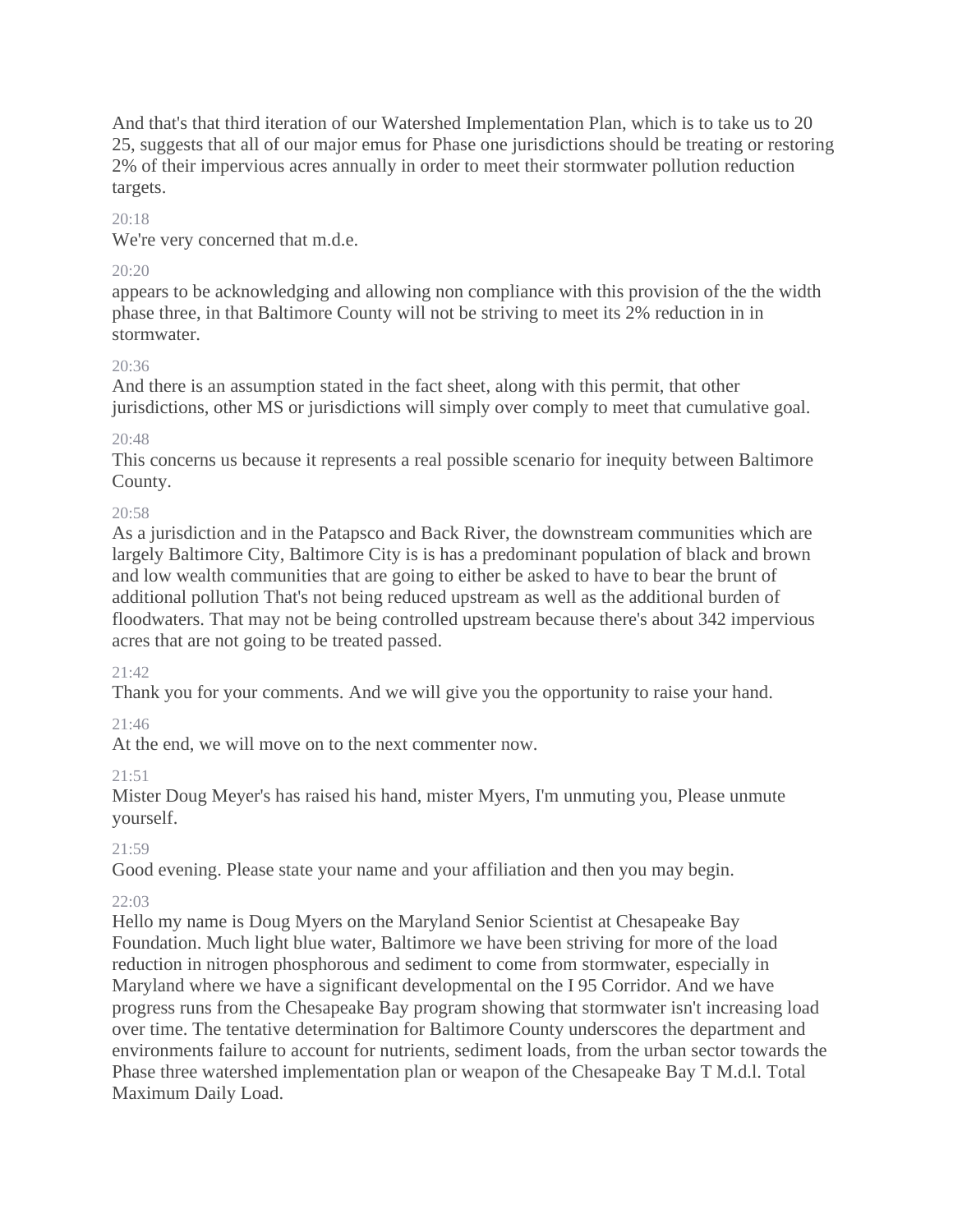The permits states that it is consistent with the width, but it does not contribute significantly to meeting the urban sector allocation as Jen ... had already testified, mostly because the permit terms lack specific nutrients, sediment reduction targets and accountability. The 2696 acres of impervious frustrations be completed over five years is an increase over the previous term which CBS appreciates Ford under 90 acres, can be met through the nutrient trading, which is about 18%. With this limitation only for trades to be made within the wastewater sector, however, the permit is silent on whether trades with other sectors can be made for additional impervious acres.

#### 23:31

The tentative determinations says that benchmarks are generally not to be considered enforceable. Is this is that M.d.e. saying that they won't enforce them? Does this mean that only the only time Baltimore County could be held accountable is after failing to meet its permit requirements on the year that the M.d.l. is due?

#### 23:50

Baltimore County has numerous local TMD Elson shares watersheds with Baltimore City flowing to Baltimore Harbor. Combined, the two jurisdictions, stormwater contributions, continue to prevent the Harbor for meeting water quality standards, and Baltimore County's upstream setting makes it difficult for Ballrooms Baltimore City to do so alone. Especially if reliance on expensive urban best management practices. We consider this a potential environmental justice issue that the department should address through this permit. Thank you for your time.

#### 24:21

Thank you.

#### 24:24

Mister Benjamin Aleksandra histories his hand, mister Alexandra, I've unmuted you, Please unmute yourself.

#### 24:32

Thank you. Again, you hear me.

#### $24.35$

Please state your name and your affiliation and they may begin.

#### 24:39

This has been Alexandra, I'm the water program director for the Maryland League of Conservation Voters, which is representing over 20,000 members, many more voters here in Maryland.

#### 24:53

OK, so, thank you for the opportunity to comment.

#### 24:56

And also, thank you for the opportunity of actually providing us a little peek a draft of this permits over the summer as well as clearly making some some minor changes to the language, some adjustments based on the comments that we've made back in September. However, many and the really the brunt of our comments and concerns remain. You know, we're really hoping to see some significant changes in this time at which we're really absent, will be submitting official written comments and working on a larger letter with the Clean Water Coalition.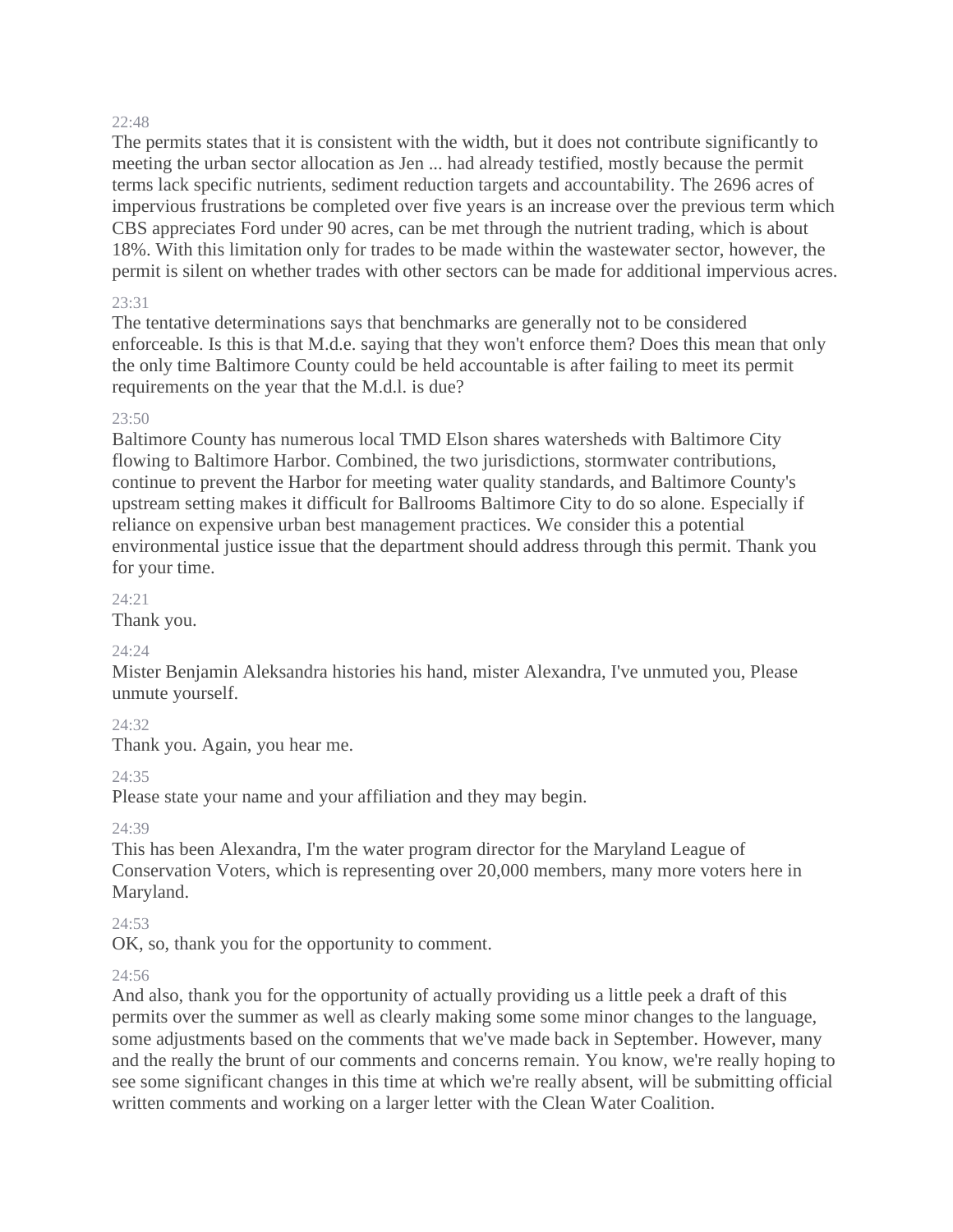So, I'll just try to be brief and focused on many of my comments and things that weren't said, because I would like to echo and agree with the comments that were made by both John and Doug. You know, but, as we've been saying, for years, there's really a wearing disconnect between water quality and permit requirements, as Jen was saying, and we would really like to see more focused on the actual waste load allocations.

#### 25:58

But since that was already mentioned, I really want to focus on on a few issues, nutrient trading, climate change, environmental justice, and green infrastructure.

#### 26:06

So, while we appreciate the m.d.e. limited trading to the wastewater treatment plants for half of the permanent. This is still a very worrying practice, according to our analysis.

#### 26:15

The summer of the traits that we seen so far in the nutrient trading program, we could find almost no evidence to prove actual additionality.

#### 26:27

So, if no additional pollution reduction occurs, and this basically means, that you know the permit requires only half the pollution reduction that it would if you, if you allow.

#### 26:40

nutrient trading for half the permit, That extensively removes half the pollution reduction requirement.

#### 26:46

And so this really must be fixed and significantly changed to limit nutrient trading to only ones that can create, verify, additionality, pollution reduction.

#### 26:57

Secondly, climate change. This premise really does not adjust climate change and we expect to see stronger and stronger storms.

#### 27:04

Back when I my old job working at the Cato Institute was doing water quality sampling and found that around 95% of the sediment phosphorous into our waterways came from just a few of the biggest storms annually. We're going to be dealing with these significant, significant increases from significantly stronger storms. So when we need a permanent standards that are prepared to withstand these storms.

#### 27:27

And M.d.e. has repeatedly stated the importance of addressing climate change and its policies and programs, and we see this as a key example, where that rhetoric can really be put into action.

#### 27:38

Next is, I just want to briefly echo what Jen was saying on climate change. We need more equity and analysis and reporting more equity and public outreach. And notice more equity and program funding.

#### 27:49

And finally, is green infrastructure.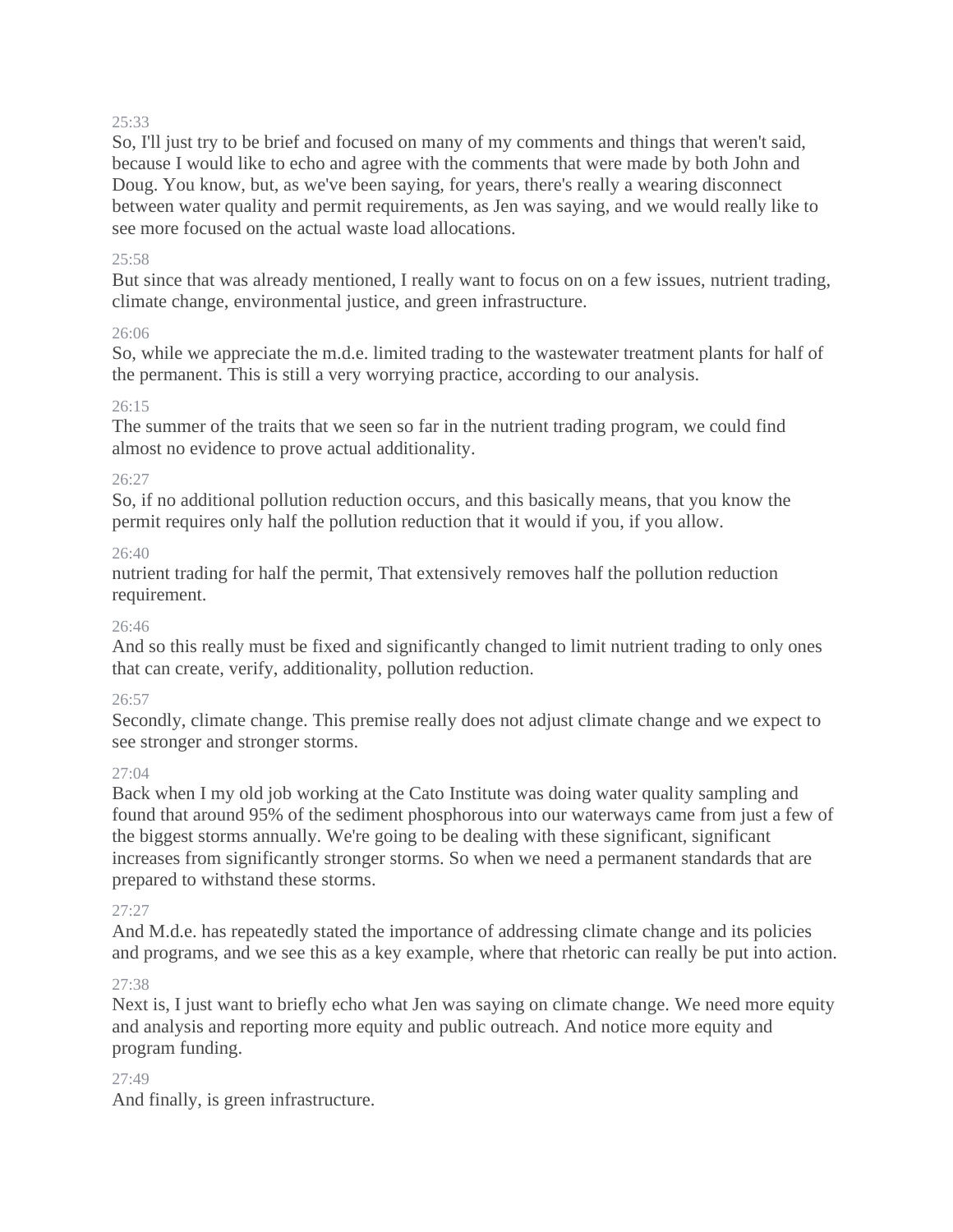In the accounting guidance, you know, we've been working with M.d.e. and a group of diverse stakeholders and Emma's for jurisdictions for years to try to look at green infrastructure and co benefits.

#### 28:05

And we were encouraged to see some of that included in this. In the accounting guidance, however, we're seeing there's potential for it to very much be overshadowed by the adjustment and addition of credit for things like stream restoration the different way that they're doing. Street sweeping, that could really overshadow the good work that we had put in there.

### 28:28

So we really want to make sure that we have more focus on more permanent practices with more co benefits like riparian forest, reforestation projects. In this next permit, Thank you so much for your time.

### $28.44$

Thank you.

### 28:52

Is there anyone else who would like to speak, before we return to those who would like to speak for a second time? Please raise your hand now, if so.

29:03

Seeing no new hands raised, Mister Rob Hersh has raised his hand, again, mister Hersh, I'm Unmuting, you, please unmute yourself.

29:12

I'm very sorry. I thought I hadn't taken my hand down instead of raising it.

29:16

So, please disregard.

## 29:20

No problem.

## 29:28

OK, this, is there anyone else who wishes to give testimony this afternoon?

 $29.44$ 

Mister Doug Meyer's, has raised his hand, again, mister Myers, I'm Unmuting, you please unmute yourself.

#### 29:50

Thank you. Again for the record, Doug Mires, Maryland senior scientist Chesapeake Bay Foundation. one thing since I have a little bit of time for all the permits is this option to use the pooled monitoring program. We understand the ... initiative was developed between the state and Chesapeake Bay Trust to be able to get a better handle on the BMP effectiveness. And in the six years at that program, has going on. There's been no published report either by the Chesapeake Bay Trust or by m.d.e. that shows what the findings and results of that are.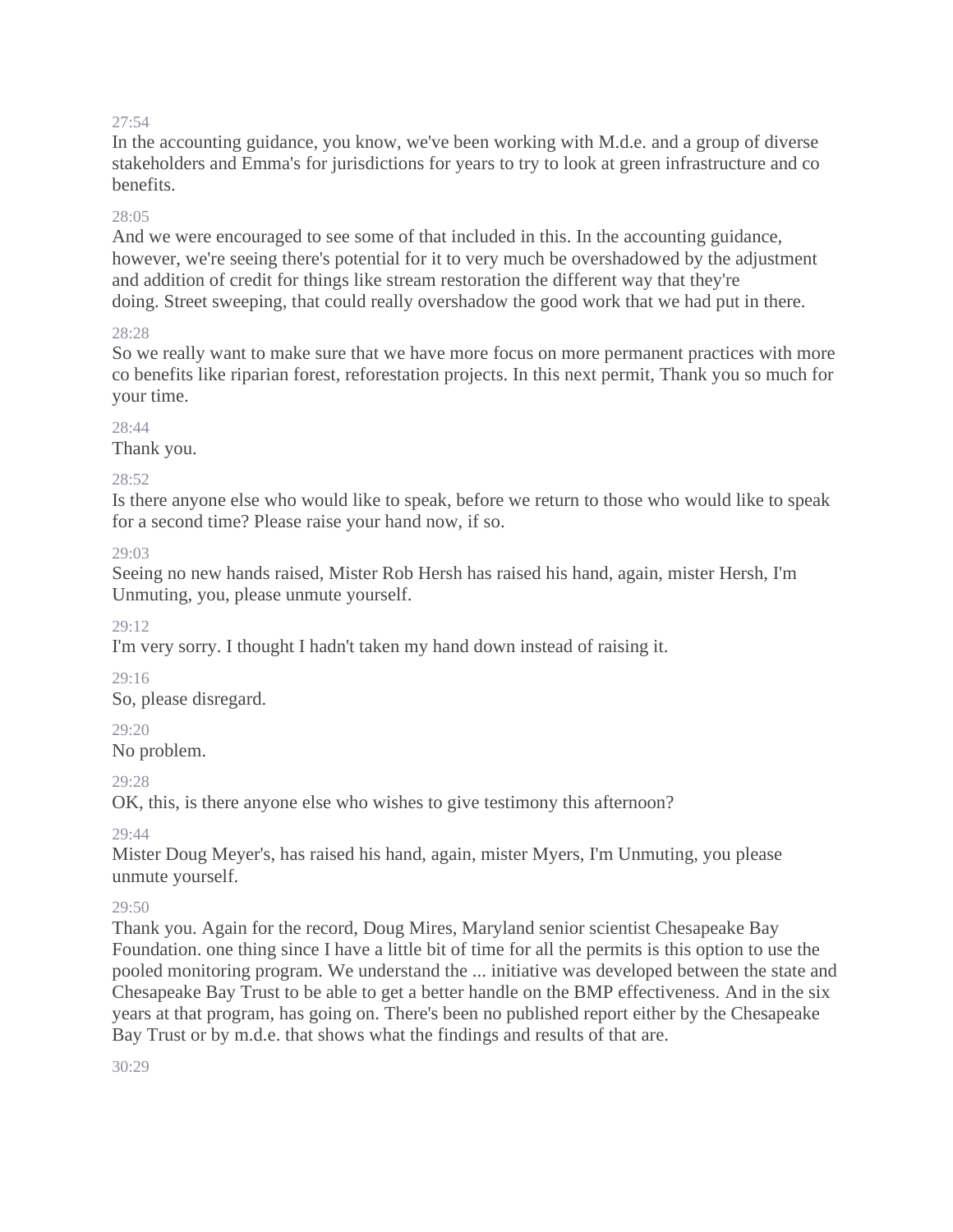And so, we're not we're not thinking that that has been able to completely replace the requirement for individual monitoring within the counties. And so, we don't think it should be an option that should be required. In addition to the individual monitory, thank you.

#### $30.54$

Thank you, Ms. Aliceville, Peter has raised her hand, is full Petah, I'm Unmuting you please unmute yourself.

#### 31:02

Hi, my name is Alice Volterra, I'm the Baltimore Harbor Water Keeper for Blue Water Baltimore. one of the things we did in anticipation for this public hearing was solicit input from our community members to really find out how stormwater volumes are negatively affecting them, and to see if there's any connection with the upcoming Kermit. So I'm just going to read you a very short piece of an e-mail that we received. This is from a Baltimore County resident.

#### $31.32$

White marsh run flows behind our house. With each storm the ground's next to the creek continues to erode. Some years ago, the creek was restored with large rocks and additional soil because the sewer line was exposed.

#### 31:45

Since then, the rocks have moved from the sides of the creek, and erosion is happening again.

#### 31:50

This is causing stress on the hills on both sides of the creek, to fall into the creek bed, this is extremely disheartening.

#### 31:57

So, this is just one example of the many stories that we hear from our community members, of people watching their tax dollars literally flowing down the stream where they live. These stream restoration projects get implemented, but they're not up to the task. So, one thing that we really want to express is that climate change needs to be taken into account for these permits.

#### $32.23$

We know that the current calculations aren't reflective of the rain events that we're experiencing in this region, and we know that estimates of rainfall show that we're going to be getting more intense and more frequent storms in the future. So, if the stream restoration projects are getting blown out already, we know that they're going to continue to get blown out even more frequently in the future. So these permits absolutely need to take climate change into account. Thank you very much for your time.

#### $32:51$

Thank you for your comments.

#### 32:57

Now, Ms. ..., since you were interrupted by the three minute timer, would you like to complete your testimony?

#### 33:04

I'm unmuting you just so you can give us an answer.

#### 33:09 I'm fine.